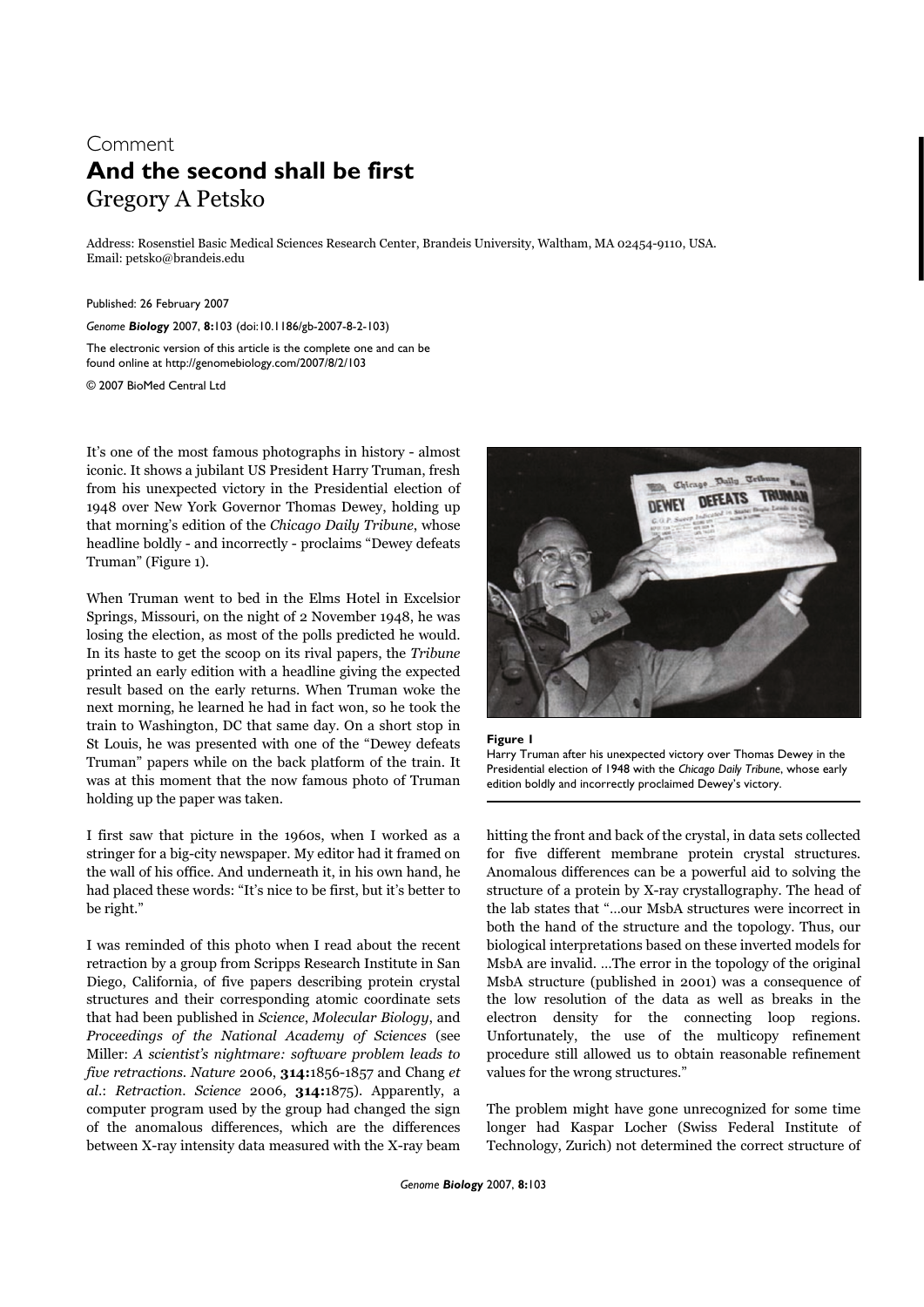a related protein (Locher and Dawson: Nature 2006, 443: 180-185). Locher's structure was completely consistent with the body of biochemical and biophysical data on that class of protein (the so-called ABC transporter superfamily), in contrast to the structures generated at Scripps, which were notably inconsistent.

Their mistake has consequences beyond the damage to the unfortunate young investigator and his team. For five years, other labs have been interpreting their biophysical and biochemical data in terms of the wrong structures. A number of scientists have been unable to publish their results because they seemed to contradict the published X-ray structures. I personally know of at least one investigator whose grant application was turned down for funding because his biochemical data did not agree with the structures. One could argue that an entire sub-field has been held back for years due to the inordinately persuasive power of the pretty pictures that structural biology produces.

In retrospect, there were a number of serious red flags in the work (a major one being the low resolution of the first structure determination, 4.5 Å, a resolution at which it is all too easy to make major mistakes in interpretation). But why on earth Science, which published the original paper, and its referees didn't worry from the get-go about the failure of the structure to explain what was already known about this type of protein is beyond me. In an era when experimental details are relegated to 'Supplemental material', especially in the vanity journals, and when canned software makes it easy for people without a deep understanding of the method to determine structures and to referee the structure papers of others, it may be too much to expect that technical errors can be caught reliably, but that isn't the best criterion to use for the correctness of a protein structure anyway. As my Brandeis colleague Chris Miller notes, in a pithy letter on the retractions, "This case highlights the dangers of ignoring biochemical results, conventional but logically solid" (Miller: Science 2007, 315:459). I've said it before, but it bears repeating: the only reliable test for the correctness of a macromolecular structure is if it makes sense in terms of what is already known about the molecule. If it is consistent with the body of experimental data about the protein or its family, it is probably right. If it is not consistent, it is very likely wrong.

But it seems to me that in all the hoopla about this incident, another point that needs to be made has gotten lost. The hero of the story, of course, is Kaspar Locher, who was not deterred from completing and publishing his own structure even though he had apparently been scooped five years previously. That was easier for him in the field of membrane proteins, with rather few structures compared with their soluble brethren and where even structures of closely related ones are perceived as worthwhile. Imagine how much more difficult it would be for someone to decide to carry on in the

case of an area that is not as hot? Yet if this story should convince us of anything, it is of the value of the second report, and the danger of overvaluing the first. Journals like Nature, Science and Cell place so much importance on being the first to publish something of general interest that they create enormous pressure on people to rush to print. No structural biologist would ordinarily settle for 4.5 Å resolution and expect to get things right unless they felt the need to beat their competitors and to have their work published in a journal with as high a profile as possible.

I think that feeling is often self-defeating, as it clearly was here. The high-profile journals don't ipso facto do the best job of reviewing manuscripts - in fact, in my experience, they are often a little worse than the so-called trade journals. And very often the first report of something is incomplete, hasty in its judgments, and not nearly as informative as the second paper, which has the advantage not only of calmer consideration, but also has the first paper to use for target practice. But try telling that to students and post-docs, who clamor to have their work sent to the vanity journals, even when it is patently too specialized. And try telling it to the editors of those journals, who, one worries, may have come to value priority over everything else.

How did we get to this state? It makes no sense to me, because in science what we are supposed to value above all else is reproducibility. The report that confirms a finding should, therefore, be considered of equal value to the one that first announces it, but somehow we have either forgotten that fact or succumbed to a collective frenzy for high-profile publications.

We're all guilty of feeding this beast. I have sat on postdoctoral fellowship panels and listened to people say of candidate X: "She has published five papers from her graduate work, two in Nature and one in Cell", as if that fact alone is all that needs to be said about the quality of the applicant. Frequently, stating where the papers were published is a surrogate for actually having read them. I'm ashamed to say I've done that myself. Does being the first into print mean more than publishing the best paper, the most thoughtful paper, or a more useful paper on a subject? Does content mean so little any more?

Right now the field of genomics is somewhat insulated from this problem. Nearly all the major genome sequences have been either collaborative or solo efforts. The one example of fierce competition, to be the first to sequence the human genome, resulted in an arranged dead heat, and as far as we know didn't affect the quality of the finished product. But as the \$1,000 genome sequence edges closer to reality, and as the supply of really interesting organisms whose genomes have yet to be sequenced shrinks, you can bet there will be more races, more pressure to get there first, and more cutting of corners along the way. When that happens, will we